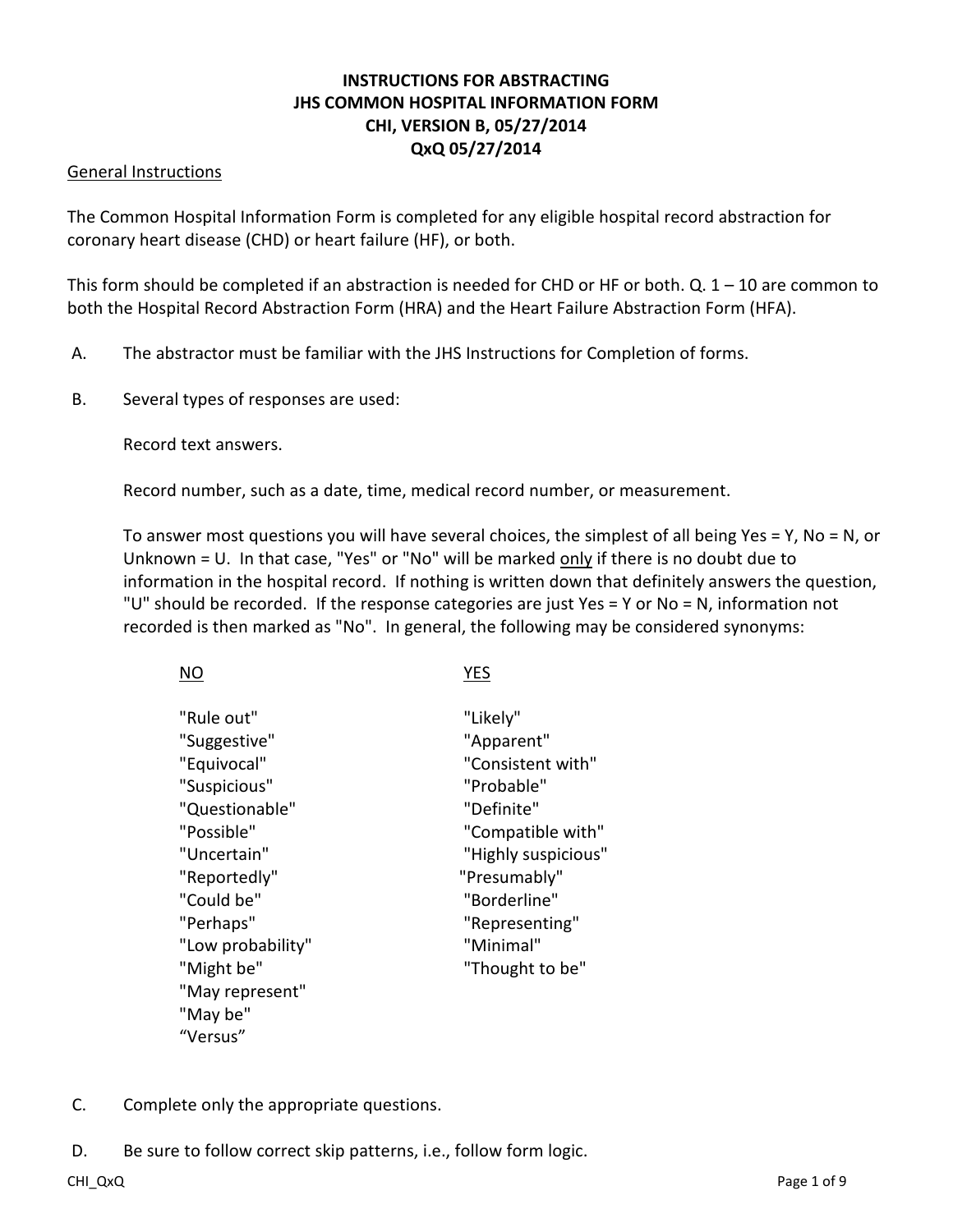- E. To record dates, fill in 2 or 3 digit numbers for month/day/year. Zero is automatically filled in the data entry system for the left box for any single digit numbers (e.g., 03 for March and 06/08/45 for June 8, 1945). If part of the date is missing, record = for that part. For example, if the only information regarding date is June 1945, record 06/==/45.
- F. For all times to be recorded on the HRA and HF forms, use 24-hour clock notation. For example:

12:00 pm = Noon = 12:00

12:00 am - Midnight = 24:00

If an exact time cannot be recorded (i.e., is not given in the chart), the best estimate should be given. If a time cannot be clearly estimated, the following guidelines for estimating times may be used in conjunction with the admission time. Use these only as a last resort. For no mention of the time of day, please see xii.

- I. 03:00 | The middle of the night
- II. 08:00 | Early morning/upon awakening
- III. 09:00 | Morning
- IV. 10:00 | Late morning
- V. 12:00 | Midday OR Noon
- VI. 14:00 | Early afternoon
- VII. 15:00 | Afternoon or midafternoon
- VIII. 16:00 | Late afternoon
- IX. 19:00 | Early evening
- X. 21:00 | Evening AND/OR last night
- XI. 22:00 | Late evening
- XII. 12:00 | No mention of time of day
- XIII. 12:00 | Noon
- XIV. 12:00 | Earlier today OR Noon
- XV. 12:00 | Today
- XVI. 12:00 | Yesterday
- XVII. 22:00 | Symptom at bedtime
- XVIII. 2 hours ago | short time
- XIX. 18:00 | supper time
- G. To record other time frames, use the following guidelines:
	- > 3 days Several days  $>$  1 day and < 3 days Few days
	- > 4 hours and < 6 hours Several hours > 2 hours and < 4 hours Few hours

"X days postoperative": the first postoperative day is the calendar day after the surgery

- I. For timing purposes, when a patient was out of the hospital but not discharged (eg., weekend pass), events will be considered in-hospital (an extension of the hospitalization).
- J. Whenever you have questions about the medical information recorded in the hospital record, consult with your surveillance director.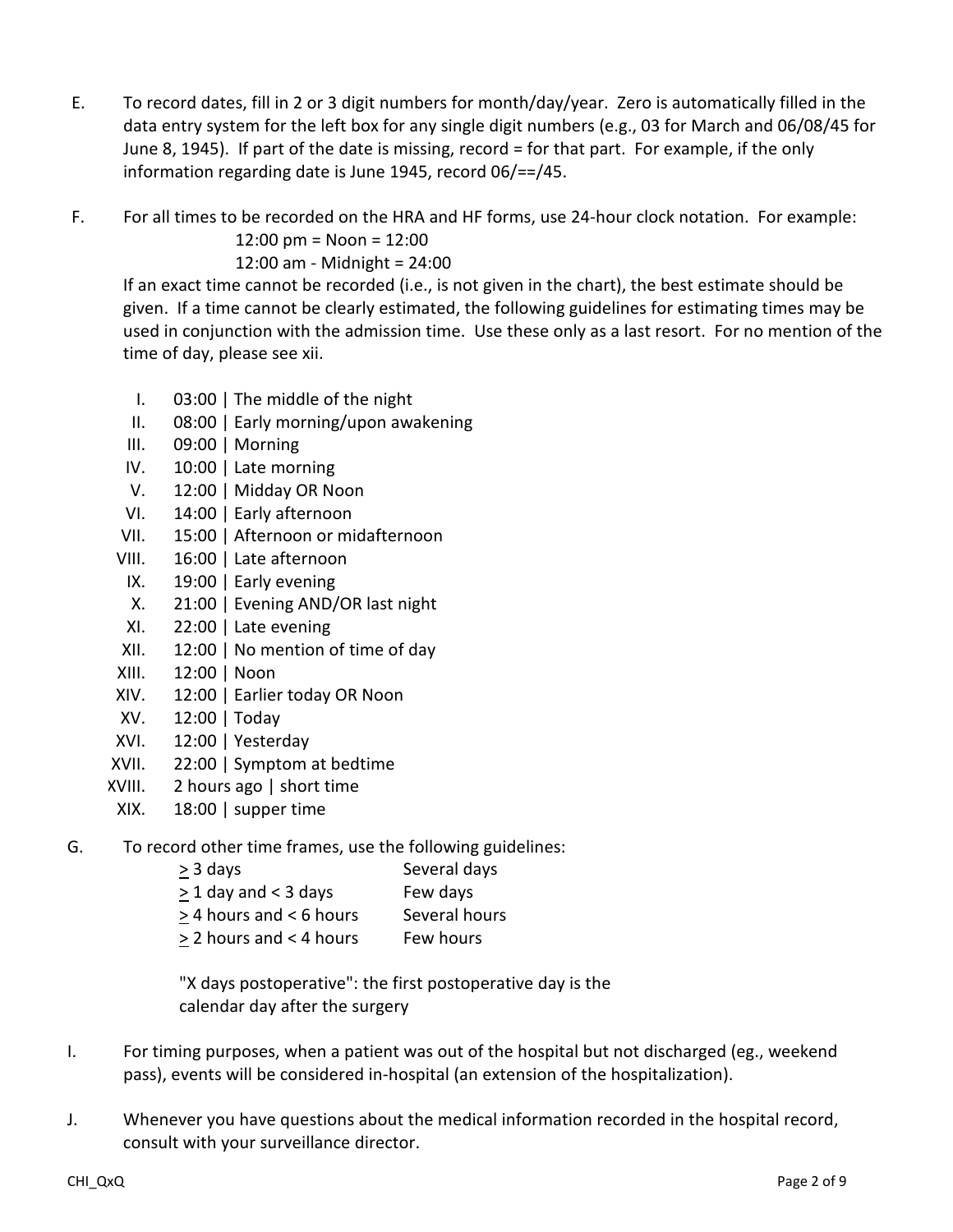K. **"Aborted" MI** is not an official medical term. The following probably occurred, there was clinical and ECG evidence of evolving MI or reperfusion was attempted (thrombolysis, angioplasty) or serial ECGs suggested that infarction has not occurred (or was limited?). The HRA implications: history of "aborted MI" qualifies as history of MI (Q19f,Q32); "aborted MI" is equivalent to "acute MI" or "acute CHD" applies to the index event (Q20d, Q24b). The abstractor should abstract as all other events.

## Detailed Instructions for Various Questions

The ID will be assigned either by computer or from the CEL form if this is a cohort hospitalization.

Items 0.a, 0.b and 0.c on this form are primarily for assisting the abstractor in confirming the medical record being abstracted matches the CHI form

Item 0a, Hospital Code Number: Enter code # of hospital assigned by Coordinating Center.

Item 0b, Medical Record Number: Enter the record number from the hospital chart. This number will be found stamped or typed on almost every page of the hospital record. The easiest place to find it is both on the medical record folder and in the upper right/left hand corner of the face sheet. List the number from left to right. Enter only digits and letters; omit dashes and spaces. Do not add zeroes to the right of the number. The medical record ought not change from admit to admit. The encounter (or account) # does change. Do not use it.

Item Oc, Date of Discharge enter from hospital index.

Hospital, medical record number, and discharge date are stored encrypted because of their confidential nature

After completing questions 0a-c, the computer will double check to be sure these three items match the ID, if so, the abstractor may continue, if not, then the abstractor must check for errors.

- 1.a. Principal Admission Diagnosis. Fill in the ICD code for the first admission diagnosis listed on the admission/face sheet. If the admitting diagnosis is not listed on the admission/face sheet, take the admitting diagnosis or impression from the ER discharge summary if available. Note that the admitting diagnosis is that made by the physician. If both "rule out MI (R/O MI)" and chest pain are listed, record the former as the primary diagnosis. However, if both heart failure and chest pain are listed, record heart failure as the primary diagnosis. Record the primary discharge diagnosis code at item CHI1b, e.g., 486
	- b. Primary Discharge Diagnosis. Fill in the ICD code for the primary/principal discharge diagnosis listed on the discharge index. If the discharge diagnosis is not listed on the discharge index, this needs to be coded by a nosologist, not a reviewer. Note that the discharge diagnosis is that made by the physician.

 If both heart failure and MI are listed as discharge diagnosis and it is not clear which is the primary discharge diagnosis, select MI as the primary. If both HF and angina are listed and it is not clear which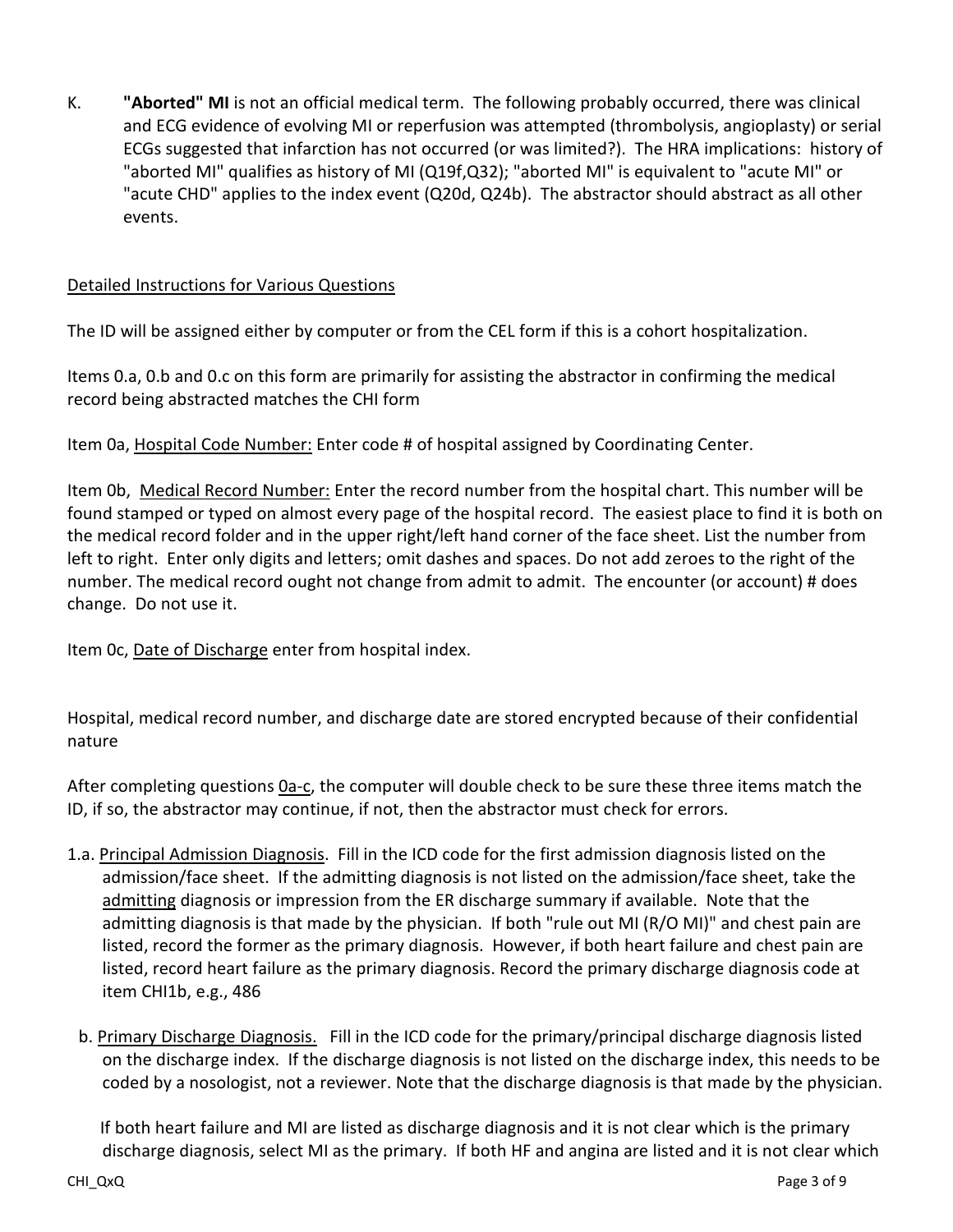is primary, select angina. However, if both heart failure and chest pain are listed, record heart failure as the primary diagnosis. Record the primary discharge diagnosis code at CHI1b.

2. Discharge codes and Procedure Codes for selection. At the time the case is determined to be eligible, the discharge and procedure codes are populated (pre-filled) into the DMS from the hospital discharge index. If the codes are not pre-filled by the DMS and therefore must be manually entered, please follow the instructions below:

 If the fourth digit (the fourth digit, to the right of the decimal, is absent, leave space blank. Do not enter a zero there unless a zero actually appears in the index. If this case was not identified using a discharge list (e.g., cohort follow-up), enter "=" signs in CHI2a. If an ICD9 code is in the listing twice, record it both times; if you run out of room, then eliminate one of the repeat codes. For cases not identified through the discharge index and where codes are not available in the chart (and therefore not in CHI9), the hospital index may be used for entering discharge codes. Record the primary discharge diagnosis listed in item CHI1b.

 Note: If more than 26 codes are listed, follow the procedure below for determining the appropriate 26 ICD codes. DO NOT ENTER ANY CODES IN THE NOTELOG.

Sometimes the set of hospitalizations for the same Medical Record and Date of Discharge will have more than 26 discharge codes, which exceeds the spaces allotted for entering the discharge codes on the HRA or HFA. If any of the ICD codes appear more than once for the same Medical Record and Date of Discharge, then keep only the first occurrence of the ICD code and eliminate the duplicate codes. For example if the ICD codes for the same Medical Record and Date of Discharge are as follows:

| Position  |            |                                   |  |
|-----------|------------|-----------------------------------|--|
| on        | <b>ICD</b> | Keep or Delete ICD code from list |  |
| discharge | Code       |                                   |  |
| list      |            |                                   |  |
| 1         | 250.00     | keep                              |  |
| 2         | 88.74      | keep                              |  |
| 3         | 88.75      | keep                              |  |
| 4         | 518.81     | keep                              |  |
| 5         | 88.72      | keep                              |  |
| 6         | 88.74      | Duplicate (same as #2) - delete   |  |
| 7         | 88.72      | Duplicate (same as #5) - delete   |  |
| 8         | 88.91      | keep                              |  |
| 9         | 88.75      | Duplicate (same as #3) - delete   |  |
| 10        | 88.91      | Duplicate (same as #8) - delete   |  |
| 11        | 88.71      | keep                              |  |
| 12        | 88.41      | keep                              |  |

For the hospitalizations (having the same Medical Record and Date of Discharge) that still have more than 26 discharge codes use the following rule to decide which ICD regarding the prefilling of the discharge codes: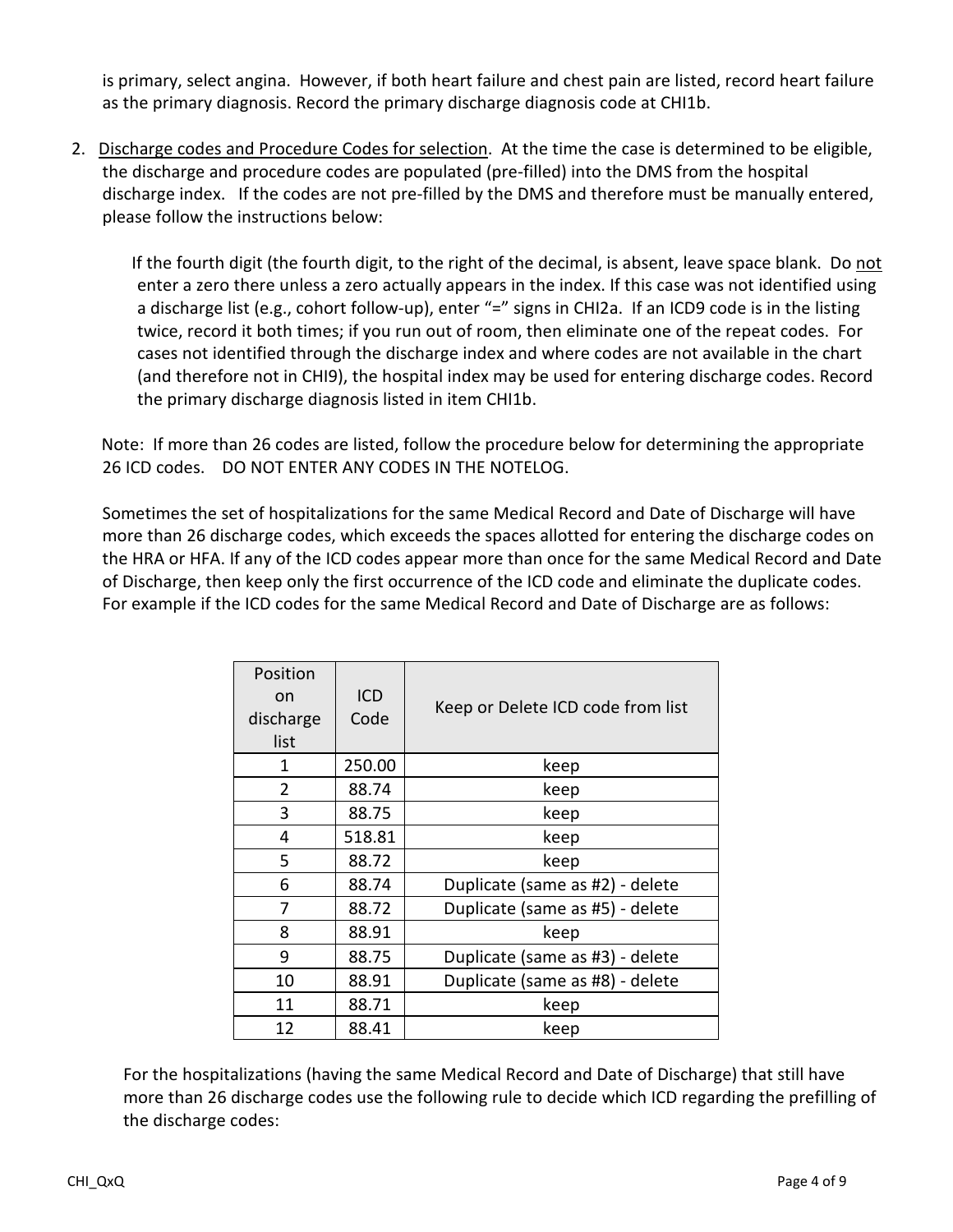• take the first 26 codes (excluding duplicates), but if we lose any of the following discharge diagnosis codes (390-459, 518.4) or any procedure code (2 or less digits to left of decimal) because they occur after the first 26 codes, then replace those in the first 26 positions starting from the end and going backwards. For example if we have the list:

| Position on    | ICD    | Keep or Delete ICD    |
|----------------|--------|-----------------------|
| discharge list | Code   | code from list        |
| 1              | 250.00 | keep                  |
| $\overline{2}$ | 88.74  | keep                  |
| 3              | 88.75  | keep                  |
| 4              | 518.81 | keep                  |
| 5              | 88.72  | keep                  |
| 6              | 88.91  | keep                  |
| 7              | 88.71  | keep                  |
| 8              | 88.41  | keep                  |
| 9              | 390.1  | keep                  |
| 10             | 390.2  | keep                  |
| 11             | 391.1  | keep                  |
| 12             | 392.   | keep                  |
| 13             | 397.3  | keep                  |
| 14             | 325.2  | keep                  |
| 15             | 402.1  | keep                  |
| 16             | 403.2  | keep                  |
| 17             | 404.5  | keep                  |
| 18             | 404.7  | keep                  |
| 19             | 410.2  | keep                  |
| 20             | 411.2  | keep                  |
| 21             | 411.5  | keep                  |
| 22             | 412.6  | keep                  |
| 23             | 414.0  | keep                  |
| 24             | 428.1  | keep                  |
| 25             | 550.2  | delete - out of range |
| 26             | 438    | keep                  |
| 27             | 459    | keep                  |

For the above example we would delete the  $25<sup>th</sup>$  code (ICD=550.2) and keep the  $27<sup>th</sup>$  code (ICD=459). The value of ORIGCODE N would have 26 codes from position 1 to 24, 26 to 27.

This keeps all circulatory discharge codes, all procedure codes, and acute edema of the lung.

NOTE: DO NOT ENTER CODES IN THE NOTELOG.

- 3. Sex. Indicate either male or female.
- 4. Race or Ethnic Group. This category may be found on the face sheet of the chart. If not, review the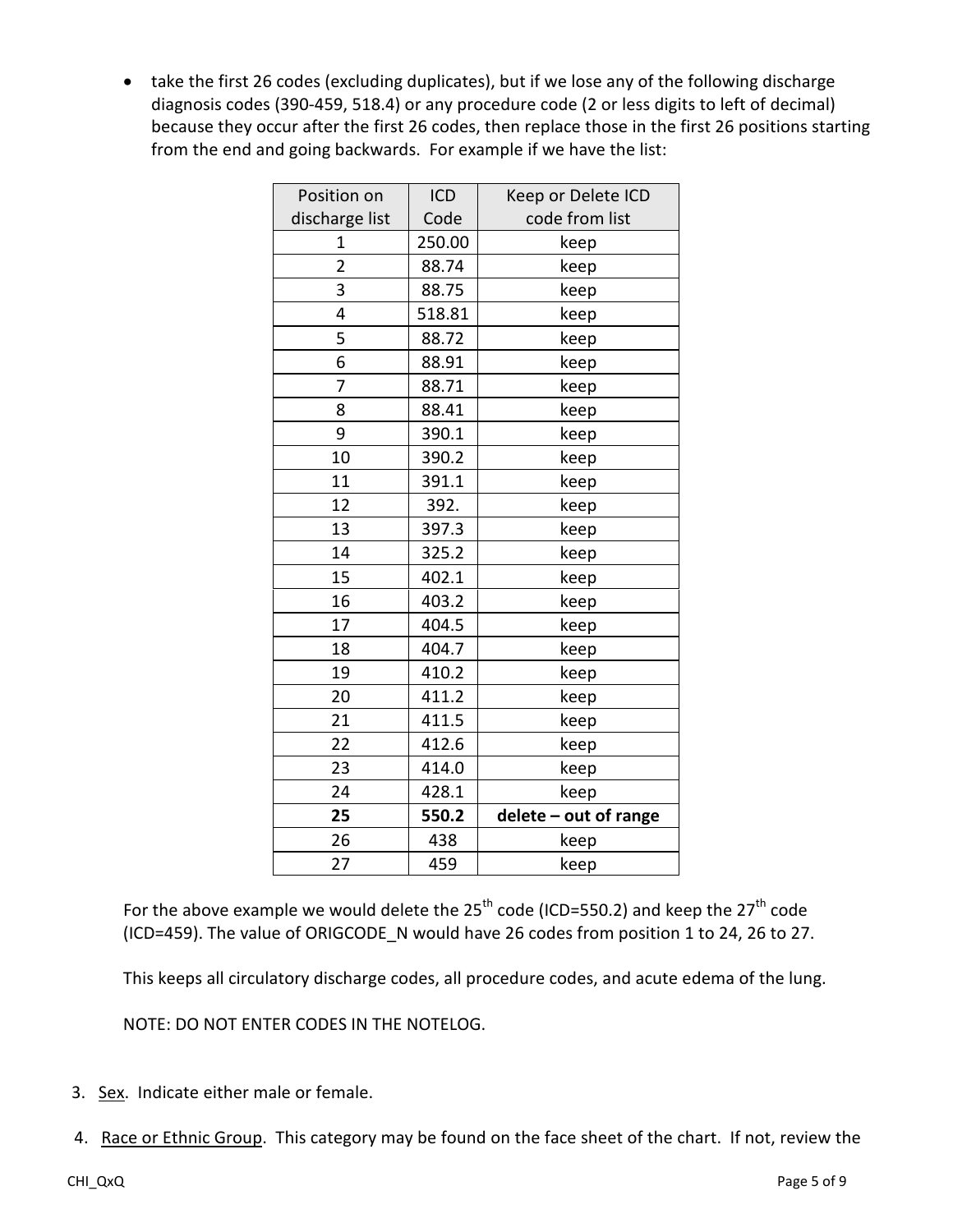entire chart, i.e., Admission, M.D.'s History, Admitting Nurse's Notes or Nurse's General Notes. If conflicting information is found, circle the "O" (other) category and write a note in the space provided. If the patient's race is one that falls outside the categories listed, for example, if he is an Eastern Indian, indicate "Other" and specify in notelog. The following definitions should be used for determining race/ethnicity:

White. A person having origins in the original peoples of Europe, North Africa, or the Middle East.

Black/African American. A person having origins in any of the black racial groups of Africa.

Native Hawaiian or Other Pacific Islander. A person having origins in any of the original peoples of Hawaii or the Pacific Islands

Asian. A person having origins in any of the original peoples of the Far East, Southeast Asia, the Indian subcontinent,

American Indian or Alaskan Native. A person having origins in the original peoples of North America, who maintains cultural identification through tribal affiliation.

- 4.a. Hispanic or Latino origin? This includes persons of Mexican, Puerto Rican, Cuban, Central and South American, and other or unknown Latin American or Spanish origins. Persons of Hispanic origin may be of any race. If not recorded, indicate "Unknown", not "No".
- 5.a. Insurance. Determine whether the patient has any insurance coverage.

5.b3. Type of Insurance. Determine whether the patient has CMS Medicaid insurance. Medicaid insurance coverage can be provided in addition to other insurance (for example CMS Medicare). Please code "Yes" if the patient has Medicaid insurance even if he/she has additional insurance listed in the medical record.

- 6.a. Date and Time of Arrival at Hospital. Note that the date and time of arrival at the hospital may be different from the time of admission. For example, a patient may first be taken to the emergency room (arrival at the hospital), but may not be admitted for several hours. In this case, record time of arrival at E.R. If the time of arrival at the hospital is not recorded explicitly in the chart, abstract the earliest time recorded in the chart (such as a time a procedure was ordered or time of the admitting history and physical examination). Arrival time may be taken from ambulance sheet.
- 6.b. If a patient has an Out Patient procedure at a hospital and then is admitted due to a complication the abstractor must define the time of arrival. If the Out Patient procedure or the complication is cardiacrelated use the Out Patient admit time for the time of arrival. If neither the Out Patient procedure nor the complication is cardiac related use the admission time as the time of arrival.
- 7. Emergency Services. If an emergency medical service unit (ambulance, helicopter, etc., but not a private vehicle, taxi or on foot) transported the patient to the hospital, circle "Yes". This information can be found on the ambulance or ER sheet, in the admitting notes, on the face sheet, etc. "Ambulatory" should be considered "No". If not specified, answer "U". **If patient arrives by wheelchair, this should not be considered emergency medical service.**
- 8. Transfer. If the patient was transferred to or from another acute care hospital (hospital with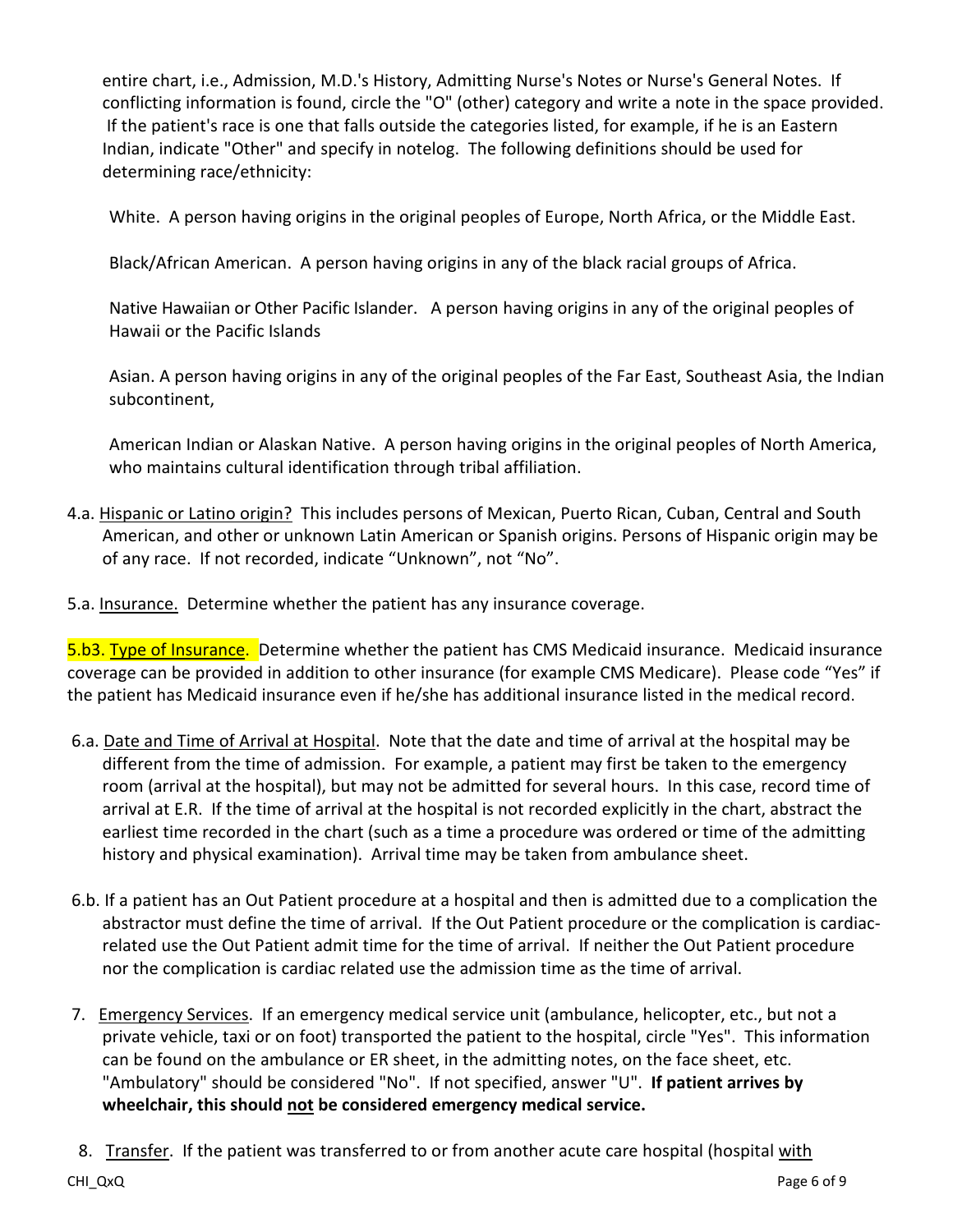emergency room), write the name of the hospital from which the patient was transferred, and the city and state in which it is located and the date of admission to that hospital. This information can be found on the face sheet of the chart and in admitting notes. (You may have to ask record room how this is coded if on the face sheet.) The purpose of this question is to identify recent hospitalization(s) of this patient, possibly to be reviewed at a later date. (For Surveillance cases, only hospitalization(s) in the catchment area will be reviewed. For Cohort cases, all hospitalizations are reviewed.) The hospitalizations should include multiple hospitalizations among different hospitals, or transfers from one hospital to another. If a patient went to one study hospital emergency room, and was not admitted, and then was sent to another study hospital and was admitted, this would not be a transfer from the first hospital (assuming that you are abstracting for the second hospital). The patient must have been admitted to the first hospital for a transfer to have taken place. A transfer to the rehabilitation unit of a hospital or the same hospital should generally be recorded as a "No", unless 1) it is a separate admission and 2) the chart appears to contain additional diagnostic information.

Indicate whether the transfer involved a catchment area hospital.

Note: In Washington County only, transfers to certain out-of-catchment area hospitals also need HRAs completed; these should be listed as "in-catchment." Transfers from Washington County Hospital ER have special consideration. See Manual 3.

## **Note: Clearly designated extended care facilities that are physically located within an acute care hospital are not considered as "another acute care hospital."**

## 9. Discharge Diagnosis and Procedure Codes.

The purpose of this section is to capture ICD codes both discharge diagnosis and procedure codes exactly as they appear in the medical chart (face sheet or discharge summary). This is important because there are situations where codes in the hospital index list (H-List) do not match the codes in the hospital chart.

Enter the discharge diagnoses and procedure codes as listed on the face sheet or discharge summary in the order listed in CHI9. Use the most complete source. It is important that all diagnoses are coded. When a discrepancy exists between discharge codes in the chart and the code listed on the hospital index (H-List) the latter is used to determine eligibility even if it represents a transcription error. If the fourth digit, to the right of the decimal, is absent, leave it blank. Do not enter a zero there unless it appears in the chart. Be sure to include all primary and secondary diagnoses as designated by the M.D. If ICD codes of the discharge diagnosis are not given on hospital charts and are only available from the diagnostic index, leave blank. Do not "mix and match" diagnoses and codes from different sources.

 Note: If more than 26 codes are listed, follow the procedure below for determining the appropriate 26 ICD codes. DO NOT ENTER ANY CODES IN THE NOTELOG.

Sometimes the set of hospitalizations for the same Medical Record and Date of Discharge will have more than 26 discharge codes, which exceeds the spaces allotted for entering the discharge codes on the HRA or HFA. If any of the ICD codes appear more than once for the same Medical Record and Date of Discharge, then keep only the first occurrence of the ICD code and eliminate the duplicate codes. For example if the ICD codes for the same Medical Record and Date of Discharge are as follows: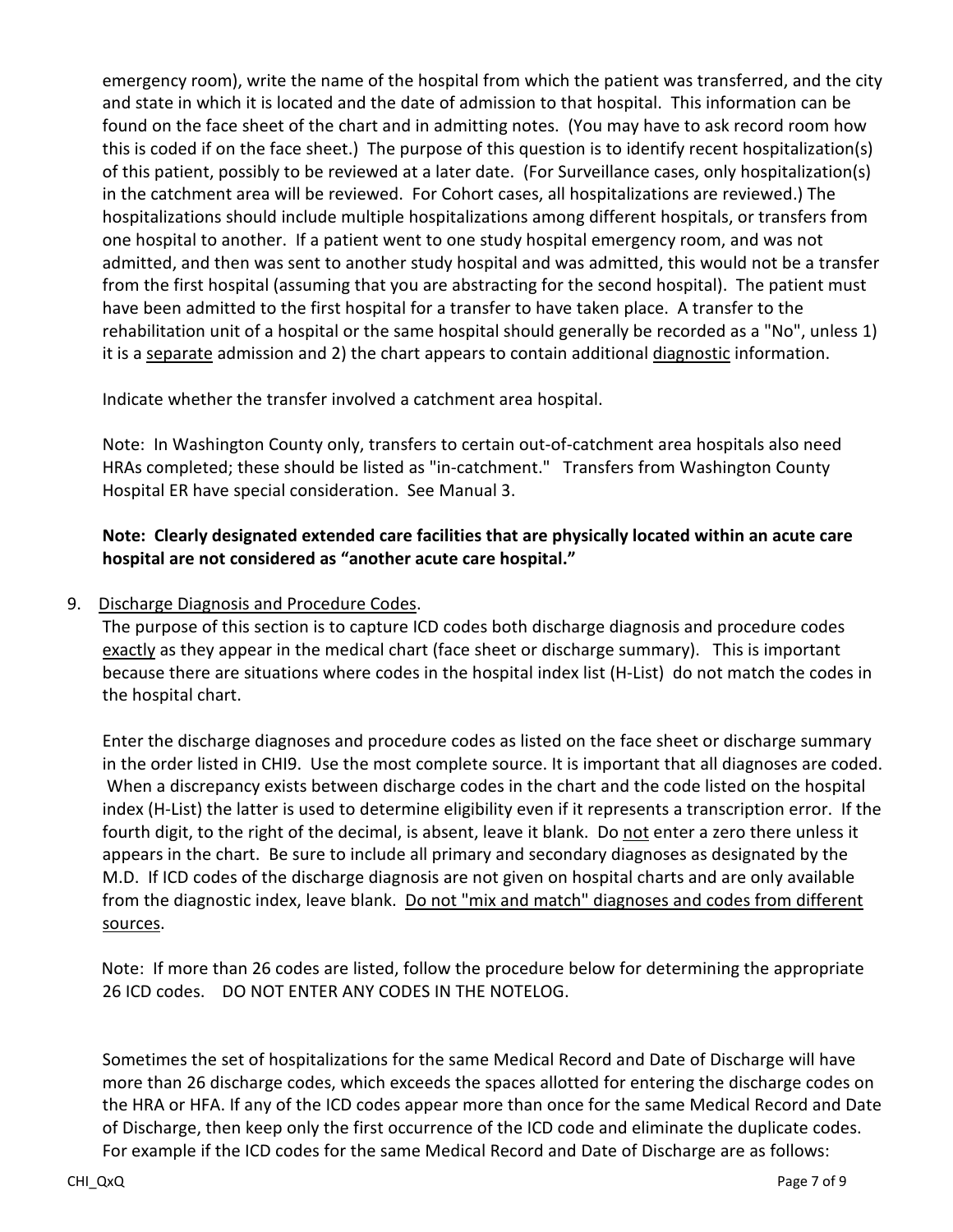| Position  |        |                                   |  |
|-----------|--------|-----------------------------------|--|
| on        | ICD    | Keep or Delete ICD code from list |  |
| discharge | Code   |                                   |  |
| list      |        |                                   |  |
| 1         | 250.00 | keep                              |  |
| 2         | 88.74  | keep                              |  |
| 3         | 88.75  | keep                              |  |
| 4         | 518.81 | keep                              |  |
| 5         | 88.72  | keep                              |  |
| 6         | 88.74  | Duplicate (same as #2) - delete   |  |
| 7         | 88.72  | Duplicate (same as #5) - delete   |  |
| 8         | 88.91  | keep                              |  |
| 9         | 88.75  | Duplicate (same as #3) - delete   |  |
| 10        | 88.91  | Duplicate (same as #8) - delete   |  |
| 11        | 88.71  | keep                              |  |
| 12        | 88.41  | keep                              |  |

For the hospitalizations (having the same Medical Record and Date of Discharge) that still have more than 26 discharge codes use the following rule to decide which ICD codes regarding the prefilling of the discharge codes:

• take the first 26 codes (excluding duplicates), but if we lose any of the following discharge diagnosis codes (390-459, 518.4) or any procedure code (2 or less digits to left of decimal) because they occur after the first 26 codes, then replace those in the first 26 positions starting from the end and going backwards. For example if we have the list:

| Position on    | ICD    | Keep or Delete ICD |
|----------------|--------|--------------------|
| discharge list | Code   | code from list     |
| 1              | 250.00 | keep               |
| $\overline{2}$ | 88.74  | keep               |
| 3              | 88.75  | keep               |
| 4              | 518.81 | keep               |
| 5              | 88.72  | keep               |
| 6              | 88.91  | keep               |
| 7              | 88.71  | keep               |
| 8              | 88.41  | keep               |
| 9              | 390.1  | keep               |
| 10             | 390.2  | keep               |
| 11             | 391.1  | keep               |
| 12             | 392.   | keep               |
| 13             | 397.3  | keep               |
| 14             | 325.2  | keep               |
| 15             | 402.1  | keep               |
| 16             | 403.2  | keep               |
| 17             | 404.5  | keep               |